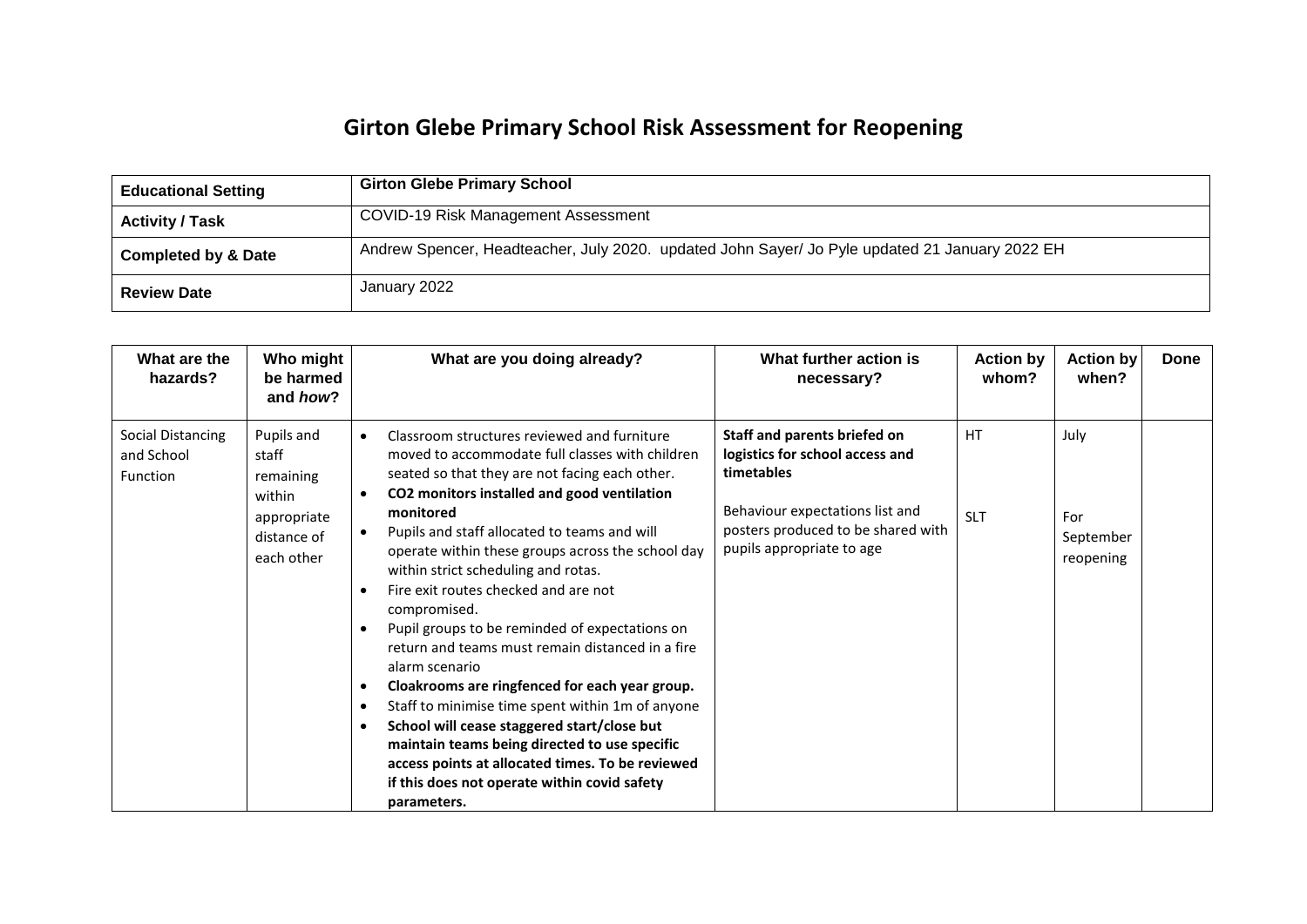| What are the<br>hazards? | Who might<br>be harmed<br>and how? | What are you doing already?                                                                                                                                                                                                                                                                                                                                                                                                                                                                                                                                                                                                                                                                                                | What further action is<br>necessary?                                                                                                                                                                                                                                                                                                                                                                        | <b>Action by</b><br>whom?                                                                                      | <b>Action by</b><br>when?   | <b>Done</b> |
|--------------------------|------------------------------------|----------------------------------------------------------------------------------------------------------------------------------------------------------------------------------------------------------------------------------------------------------------------------------------------------------------------------------------------------------------------------------------------------------------------------------------------------------------------------------------------------------------------------------------------------------------------------------------------------------------------------------------------------------------------------------------------------------------------------|-------------------------------------------------------------------------------------------------------------------------------------------------------------------------------------------------------------------------------------------------------------------------------------------------------------------------------------------------------------------------------------------------------------|----------------------------------------------------------------------------------------------------------------|-----------------------------|-------------|
|                          |                                    | Communicate with parents about protocol for<br>$\bullet$<br>drop off/pick up i.e. face coverings, social<br>distancing and no congregating.<br>Team leaders to meet pupils on the playground<br>$\bullet$<br>and classes to sanitise and enter building<br>separate to other years.<br>Intervention staff and PPA teachers will operate<br>$\bullet$<br>between teams and will distance from other<br>groups as they move around school<br>If a parent is late for early drop-off they should<br>$\bullet$<br>wait until 0930 before bring to playground.<br>If late on collection, the pupil must return to<br>$\bullet$<br>classroom and await parent arrival at 1530                                                    |                                                                                                                                                                                                                                                                                                                                                                                                             |                                                                                                                |                             |             |
| Cleaning                 |                                    | Ensure adequate number of cleaning staff are on<br>$\bullet$<br>site to support with cleaning of building.<br>Briefing of cleaning staff to take place ahead of<br>$\bullet$<br>opening 2<br>Frequent cleaning procedures in place across the<br>site, particularly in communal areas and at touch<br>points including:<br>Taps and washing facilities,<br>$\circ$<br>Toilet flush and seats,<br>$\circ$<br>Door handles and push plates,<br>$\circ$<br>All areas used for eating must be<br>$\circ$<br>thoroughly cleaned at the end of each<br>break, including chairs, door handles<br>Telephone equipment,<br>$\circ$<br>Keyboards, photocopiers and other office<br>$\circ$<br>equipment, classroom desks and chairs. | If informed that someone has<br>tested positive with covid-19 then<br>any area/room they have accessed<br>should be secured for 72 hours<br>then undergo a thorough clean.<br>Ensure the COSHH risk assessment<br>for cleaning/caretaker activities has<br>identified the correct process and<br>PPE to be worn.<br>When close working for longer<br>than 15 minutes the need for PPE<br>should be assessed | HT to brief<br>cleaning<br>team<br>HT to meet<br>with<br>cleaning<br>team<br>regularly to<br>discuss<br>issues | September<br>September<br>2 |             |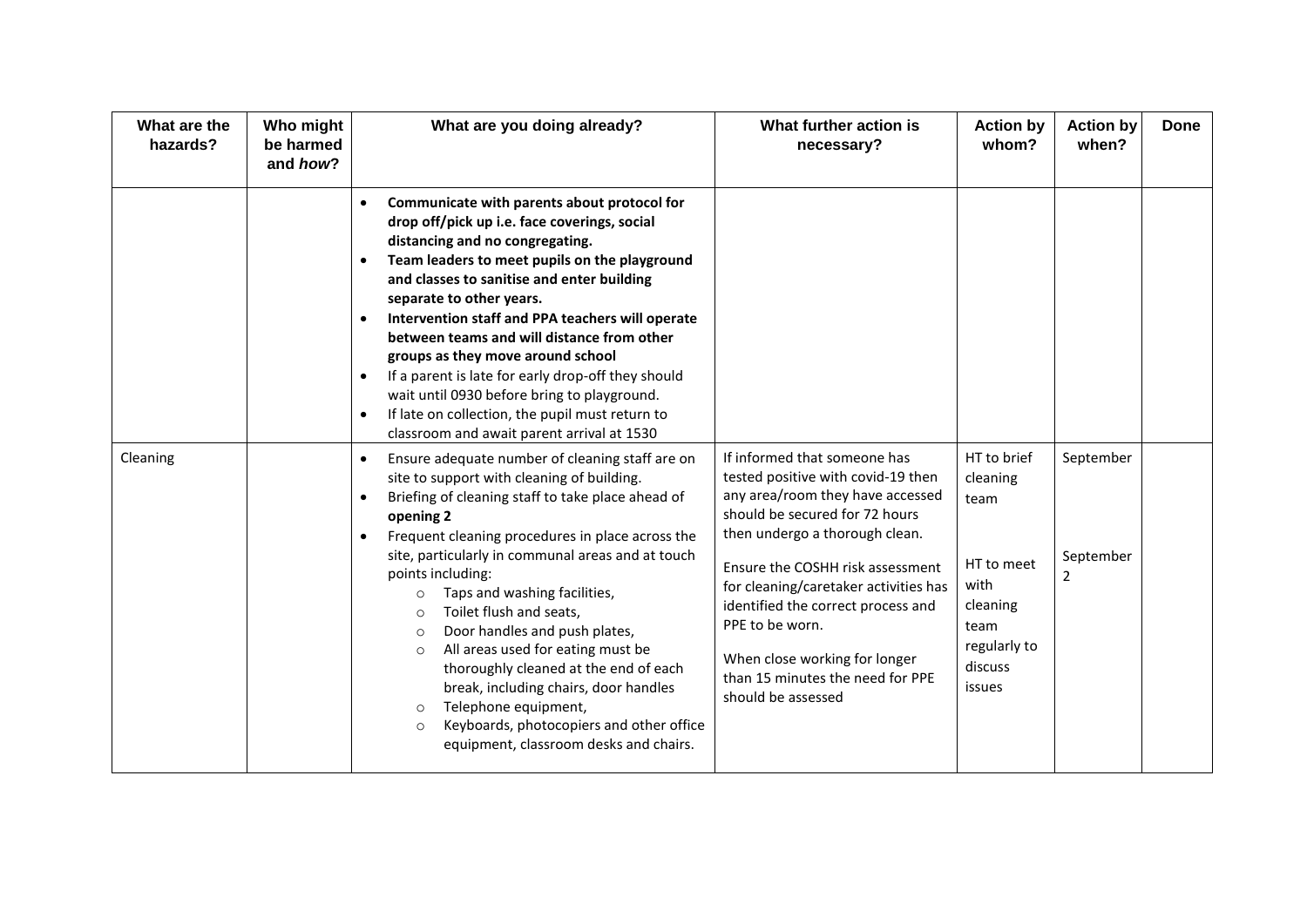| What are the<br>hazards?            | Who might<br>be harmed<br>and how?                                                         | What are you doing already?                                                                                                                                                                                                                                                                                                                                                                                   | What further action is<br>necessary?                                                                                                                                                                                                                                                                                                                  | <b>Action by</b><br>whom?                                        | <b>Action by</b><br>when?                                                 | <b>Done</b> |
|-------------------------------------|--------------------------------------------------------------------------------------------|---------------------------------------------------------------------------------------------------------------------------------------------------------------------------------------------------------------------------------------------------------------------------------------------------------------------------------------------------------------------------------------------------------------|-------------------------------------------------------------------------------------------------------------------------------------------------------------------------------------------------------------------------------------------------------------------------------------------------------------------------------------------------------|------------------------------------------------------------------|---------------------------------------------------------------------------|-------------|
| <b>Fire Safety</b>                  | Pupils and<br>staff exit the<br>building<br>safely<br>Social                               | Ensure all emergency escape routes / doors are<br>fully operational and kept clear.<br>Reminders to staff and pupils that if the fire alarm<br>$\bullet$<br>is activated that groups must remain distancing<br>when at the evacuation point.                                                                                                                                                                  | Fire alarm checks prior to opening<br>and part of weekly schedule                                                                                                                                                                                                                                                                                     | HT and<br>cleaning<br>team                                       | Weekly,<br>on-going                                                       |             |
|                                     | distancing is<br>observed                                                                  |                                                                                                                                                                                                                                                                                                                                                                                                               |                                                                                                                                                                                                                                                                                                                                                       |                                                                  |                                                                           |             |
| Access/Egress of<br>school building | Pupils,<br>parents and<br>staff access<br>site safely<br>observing<br>social<br>distancing | Where possible, doors propped open to reduce<br>$\bullet$<br>the need for touch (fire protection measures must<br>be adhered to).<br>Increased cleaning of handles and touch plates.<br>$\bullet$<br>No Allocated drop off and collection times as<br>arrangements are outdoors. Parents are asked to<br>aross the KS2 playground close to hedge to avoid<br>KS2 area                                         | Priority must be given to disabled<br>users and those identified as<br>having health related issues.<br>Provide relevant guidance to<br>parents on drop off and pick up<br>arrangements.                                                                                                                                                              | HT briefing<br>to staff and<br>communicat<br>ion with<br>parents | July 16<br>staff<br>meeting<br>Communic<br>ation to<br>parents<br>July 17 |             |
| <b>First Aid</b>                    |                                                                                            | Staff will provide first aid within their teams<br>$\bullet$<br>Staff to wear face masks when administering first<br>$\bullet$<br>aid<br>First aid facilities will be accessed within each<br>classroom in operation and restocked by<br>members of each team<br>First aid logs to be completed in each team.<br>Staff or pupils with medical needs have been<br>assessed and relevant consents are in place. | The HSE have announced a three-<br>month extension to the validity of<br>the following qualifications if the<br>first aider to requalify because of<br>the coronavirus:<br>First Aid at Work<br>$\circ$<br><b>Emergency First Aid at</b><br>$\circ$<br>Work<br>Paediatric First Aid<br>$\circ$<br><b>Emergency Paediatric</b><br>$\circ$<br>First Aid | HT to review<br><b>First Aid</b><br>Policy                       | August                                                                    |             |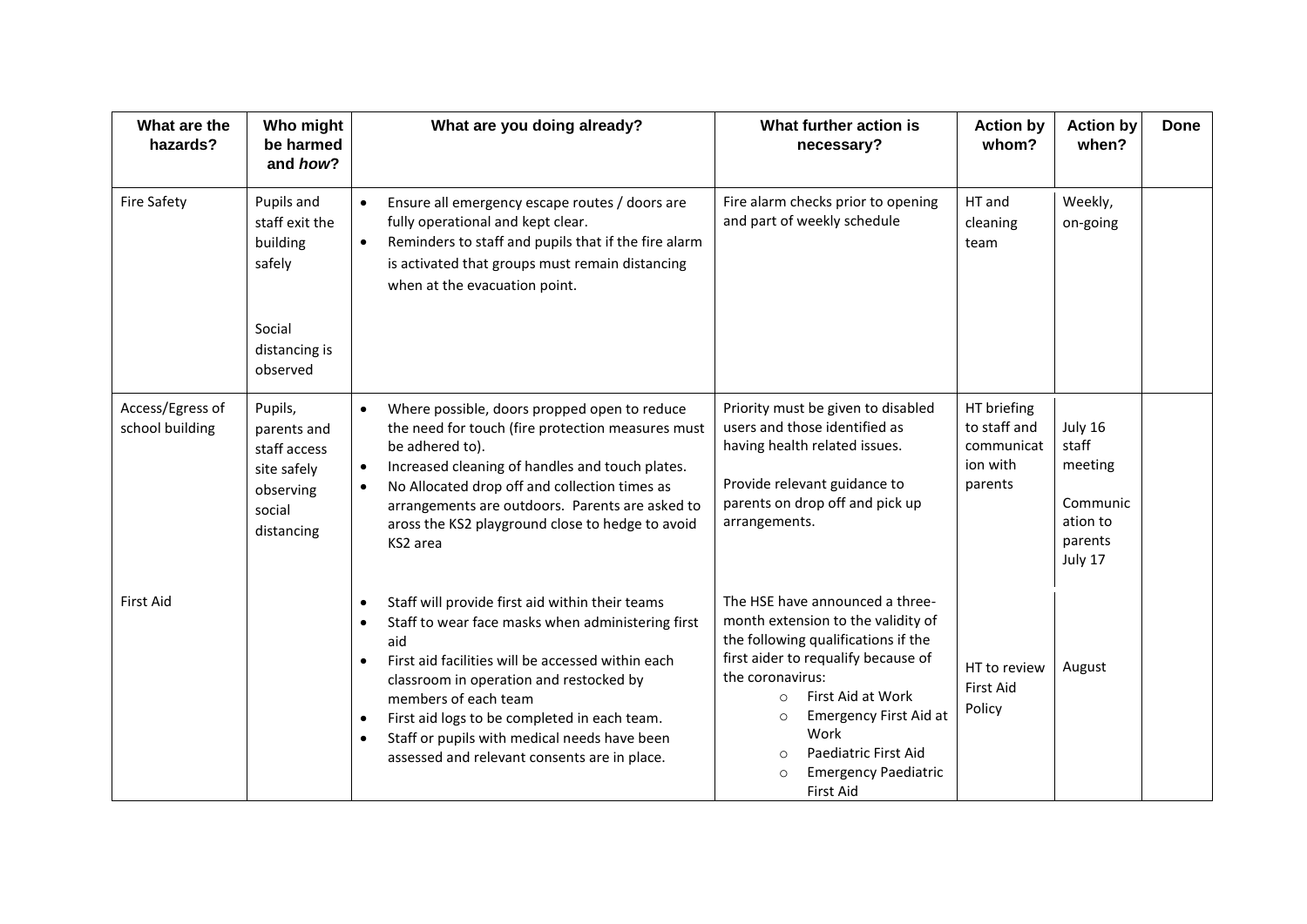| What are the<br>hazards?                     | Who might<br>be harmed<br>and how?                                   | What are you doing already?                                                                                                                                                                                                                                                                                                                                                                                                                                                         | What further action is<br>necessary?                                                                                          | <b>Action by</b><br>whom?                                                   | <b>Action by</b><br>when?                 | <b>Done</b> |
|----------------------------------------------|----------------------------------------------------------------------|-------------------------------------------------------------------------------------------------------------------------------------------------------------------------------------------------------------------------------------------------------------------------------------------------------------------------------------------------------------------------------------------------------------------------------------------------------------------------------------|-------------------------------------------------------------------------------------------------------------------------------|-----------------------------------------------------------------------------|-------------------------------------------|-------------|
|                                              |                                                                      | Staff have been trained in the use of medications<br>$\bullet$<br>and increased level of control applied, to include<br>the use of PPE if required.<br>Disposable ice packs only<br>$\bullet$<br>Review the First Aid policy to include<br>$\bullet$<br>consideration of the risk of infection of covid-19<br>on full reopening.                                                                                                                                                    |                                                                                                                               |                                                                             |                                           |             |
| Waste                                        | Waste<br>removed<br>safely                                           | Waste bins relocated to key strategic positions<br>$\bullet$<br>both in school buildings and in external areas that<br>are in use in order that waste materials can be<br>managed safely<br>Bins should be emptied daily.<br>$\bullet$                                                                                                                                                                                                                                              | Cleaning staff to ensure they wear<br>protective gloves and or wash<br>hands immediately after carrying<br>out this activity. | Cleaning<br>staff to be<br>briefed by<br>HT and<br>adhere to<br>rules daily | September<br>$\overline{2}$               |             |
| Break/Lunch<br>times                         | Pupils and<br>staff remain<br>safe                                   | The school will stagger breaks to achieve the<br>$\bullet$<br>social distancing.<br>Rota for the above circulated to all staff.<br>$\bullet$<br>Lunch in classrooms for Y1-6<br>$\bullet$                                                                                                                                                                                                                                                                                           | Arrangements circulated to all staff                                                                                          | HT                                                                          | July 16<br>staff<br>meeting               |             |
| Staff/Pupils within<br>the shielded<br>group | Vulnerable<br>staff and<br>pupils remain<br>shielded as<br>necessary | Any member of staff or pupil that is within the<br>$\bullet$<br>Clinically extremely vulnerable group is able to<br>attend work is distancing can be applied. Risk<br>assessment to be completed.<br>Staff/pupils that meet the criteria as moderate<br>$\bullet$<br>risk of infection e.g. diabetics, those who are<br>pregnant, should have a risk assessment<br>completed to identify any suitable control<br>measures that must be in place before returning<br>to work/school. | Shielding group shared by LA and<br>SLT to monitor pupils return<br>Staff to inform SLT of personal<br>vulnerabilities        | <b>SLT</b><br>All staff                                                     | On-going<br>from<br>September<br>On-going |             |
| Contractors                                  | Staff, pupils<br>and<br>contractors                                  | All contractors must provide a suitable and<br>$\bullet$<br>sufficient risk assessment for the activities they<br>carry out which must include covid-19.                                                                                                                                                                                                                                                                                                                            | HT to liaise with contractors and<br><b>PCM</b>                                                                               | HT                                                                          | On-going<br>from<br>September             |             |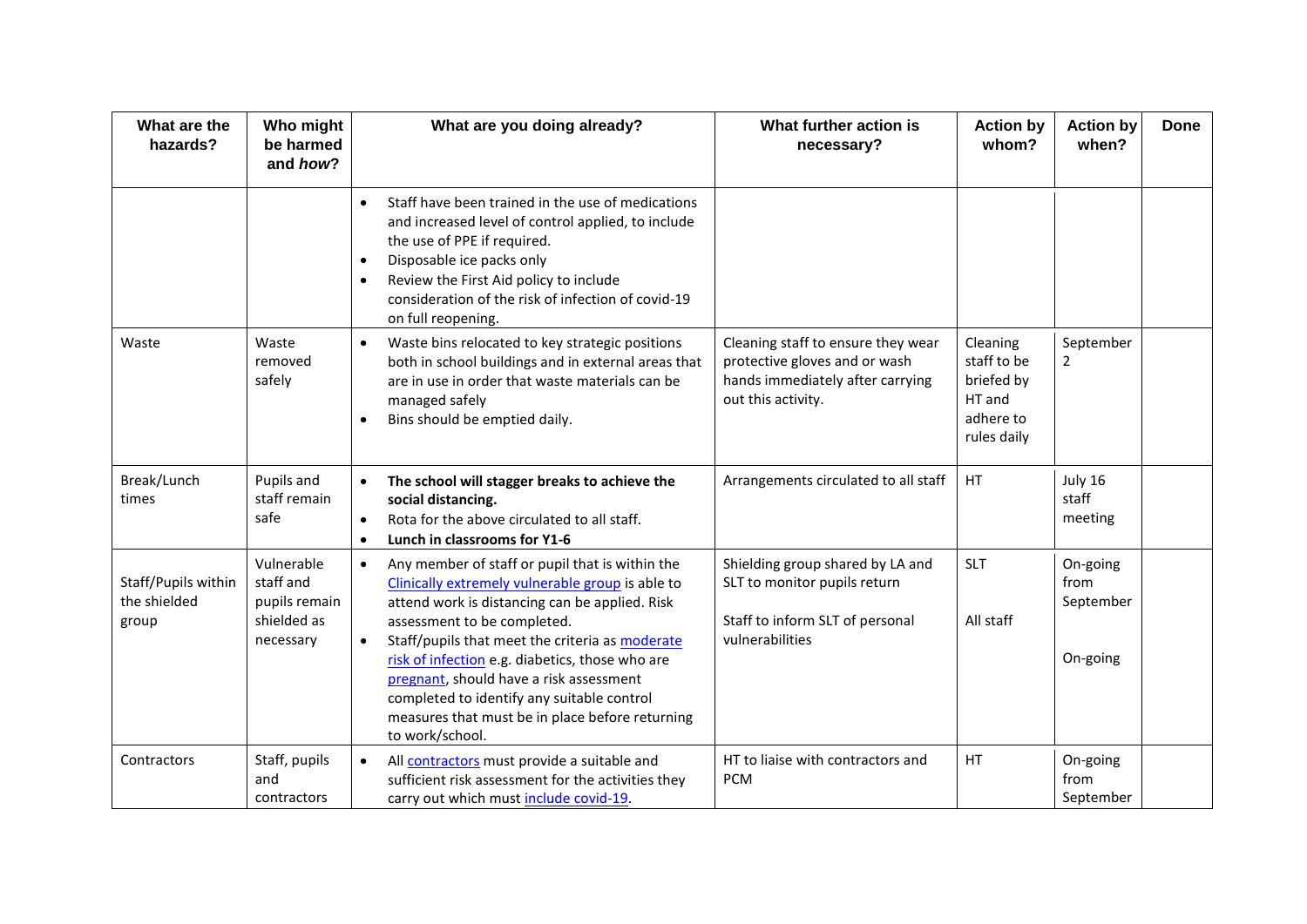| What are the<br>hazards?                 | Who might<br>be harmed<br>and how?                                                     | What are you doing already?                                                                                                                                                                                                                                                                                                                                                                                                                                                                                                                                                                                                                                  | What further action is<br>necessary?                                                                                                                                                                                                      | <b>Action by</b><br>whom? | <b>Action by</b><br>when?                                 | <b>Done</b> |
|------------------------------------------|----------------------------------------------------------------------------------------|--------------------------------------------------------------------------------------------------------------------------------------------------------------------------------------------------------------------------------------------------------------------------------------------------------------------------------------------------------------------------------------------------------------------------------------------------------------------------------------------------------------------------------------------------------------------------------------------------------------------------------------------------------------|-------------------------------------------------------------------------------------------------------------------------------------------------------------------------------------------------------------------------------------------|---------------------------|-----------------------------------------------------------|-------------|
|                                          | are safe from<br>cross-<br>contaminatio<br>n                                           | All planned/reactive maintenance to be carried<br>$\bullet$<br>out during out of hours unless seen as an<br>emergency.                                                                                                                                                                                                                                                                                                                                                                                                                                                                                                                                       |                                                                                                                                                                                                                                           |                           |                                                           |             |
| Property<br>Compliance                   | School<br>property is<br>compliant<br>and safe for<br>pupils and<br>staff to<br>return | The school has ensured that relevant property<br>statutory compliance checks have been<br>completed and records updated.<br>Daily and weekly checks have been reinstated and<br>$\bullet$<br>pre-opening checklist completed.                                                                                                                                                                                                                                                                                                                                                                                                                                | All serious property concerns have<br>been raised with the schools<br>Property Management Adviser and<br>appropriate steps are in place to<br>ensure the safety of all building<br>occupants.                                             | HT to liaise<br>with PCM  | Fortnightly<br>meetings,<br>on-going<br>from<br>September |             |
| Hygiene                                  | Personal<br>hygiene<br>expectations<br>are upheld<br>for all pupils<br>and staff       | Supply of soap maintained and access to warm<br>$\bullet$<br>water for washing hands.<br>Appropriate controls are in place to ensure the<br>$\bullet$<br>suitable sanitisation of pupil's hands following<br>breaks, before meals and following the use of<br>toilets.<br>Pupils will have their own sets of stationery and<br>other items for regular use.<br>Other resources within teams can be shared<br>$\bullet$<br>amongst children but will be cleaned regularly.<br>Resources can be shared across groups but<br>$\bullet$<br>require sanitisation beforehand. Shared<br>equipment (PE, Science etc.) is required to be<br>sanitized after each use | Additional order for hand soap<br>placed with Local Authority<br>Additional hand sanitizer and soap<br>coming from Chesterton College<br>Ensure hand soap is allocated to<br>each classroom and staff enforce<br>handwashing at key times | School staff              | Daily<br>checks on<br>supplies<br>from<br>September       |             |
| Accident reporting<br>Covid-19 incidents | Ensure<br>COVID-19<br>incidents are<br>reported                                        | If any pupil becomes unwell with a new,<br>$\bullet$<br>continuous cough or a high temperature they<br>should be sent home and advised to follow PHE<br>guidance<br>School to engage with the NHS Test and Trace<br>process                                                                                                                                                                                                                                                                                                                                                                                                                                  | Report any COVID-19 incidents in<br>compliance with this guidance<br>All staff to follow guidelines about<br>isolating pupils displaying<br>symptoms                                                                                      | HT                        | When<br>required                                          |             |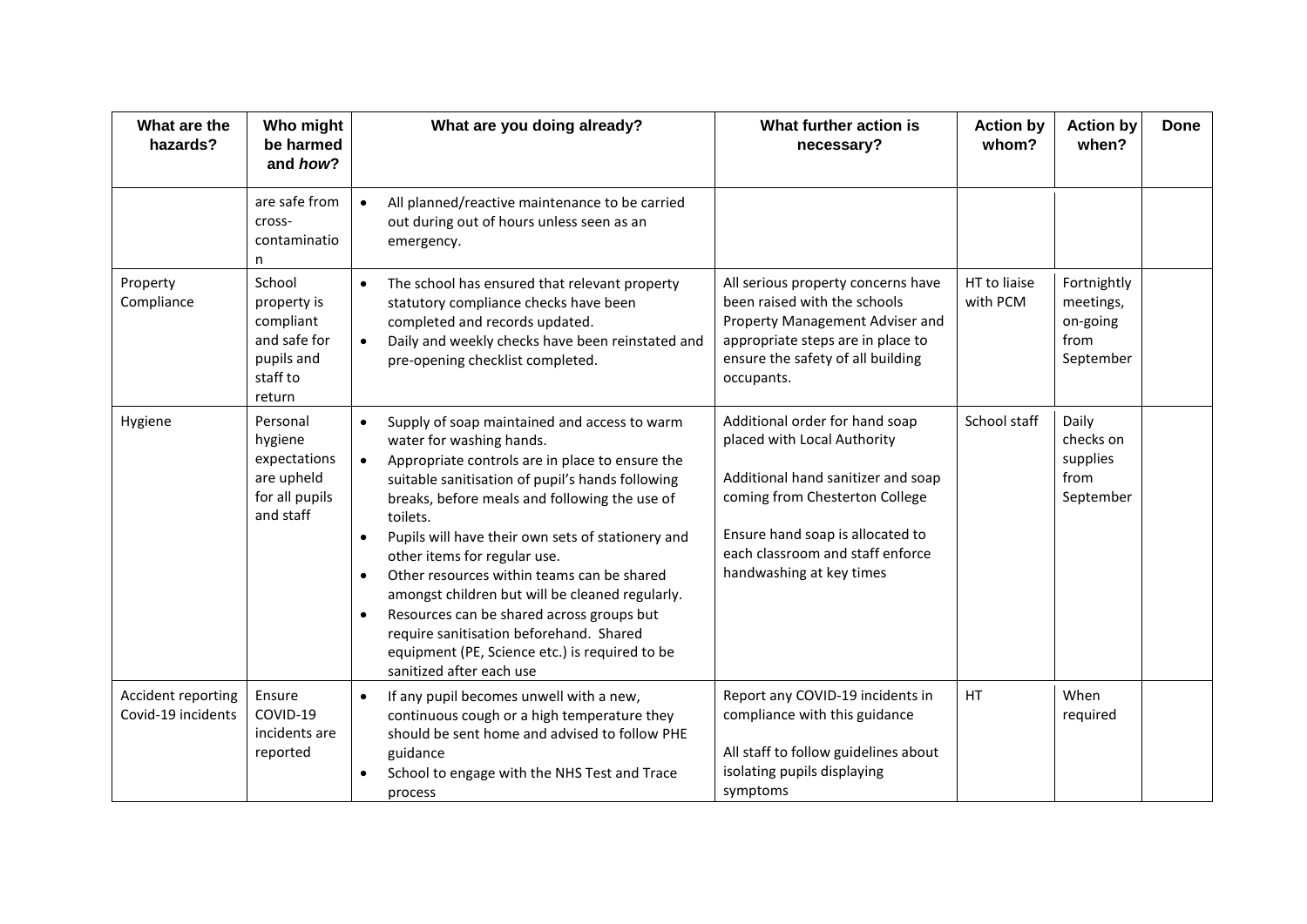| What are the<br>hazards?            | Who might<br>be harmed<br>and how?    | What are you doing already?                                                                                                                                                                                                                                                                                                                                                                                                                                                                                                                                                                                                                                                                                                                                                                                                                                                                                                                                                                                             | What further action is<br>necessary?                                           | <b>Action by</b><br>whom?                                                     | <b>Action by</b><br>when? | <b>Done</b> |
|-------------------------------------|---------------------------------------|-------------------------------------------------------------------------------------------------------------------------------------------------------------------------------------------------------------------------------------------------------------------------------------------------------------------------------------------------------------------------------------------------------------------------------------------------------------------------------------------------------------------------------------------------------------------------------------------------------------------------------------------------------------------------------------------------------------------------------------------------------------------------------------------------------------------------------------------------------------------------------------------------------------------------------------------------------------------------------------------------------------------------|--------------------------------------------------------------------------------|-------------------------------------------------------------------------------|---------------------------|-------------|
| Administrative<br>Staff             | Staff remain<br>safe and<br>completed | A child awaiting collection should be isolated in<br>$\bullet$<br>the music room.<br>If a child awaiting collection requires the<br>$\bullet$<br>bathroom they will use the disabled toilets on the<br>main corridor. An "off limits" sign will be placed<br>on this bathroom after use unless practicable to<br>be disinfected with standard cleaning products<br>afterwards. HT should be informed to pass<br>message to team adults<br>In an emergency, call 999 if pupils fall seriously ill<br>$\bullet$<br>Updated guidance from Health & Safety Executive<br>$\bullet$<br>issued the Reporting of Injuries, Diseases and<br>Dangerous Occurrences regulations (RIDDOR) to<br>include the requirement to report possible or<br>actual exposure to the Covid-19 virus as a result<br>of, or in connection with, a work activity.<br>Staff shift rota to be in place so as to keep social<br>$\bullet$<br>distances and allow school office to function.<br>Office staff will not administer first aid<br>$\bullet$ | Communication to parents and<br>staff regarding opening of office.             | HT to<br>communicate<br>with parents                                          | July 16                   |             |
|                                     | key duties                            | Parents cannot drop in unannounced to the<br>$\bullet$<br>school office                                                                                                                                                                                                                                                                                                                                                                                                                                                                                                                                                                                                                                                                                                                                                                                                                                                                                                                                                 | Parents will be expected to contact<br>the office via email and phone<br>only. | Office staff to<br>manage emails,<br>calls and office<br>tasks when<br>onsite | Daily from<br>re-opening  |             |
| Personal<br>Protective<br>Equipment |                                       | Personal Protective Equipment should not be<br>$\bullet$<br>used as an alternative to social distancing, except<br>where there is no other practical solution.<br>PPE should be worn by staff caring for a child<br>$\bullet$<br>awaiting collection if a distance of 2m cannot be<br>maintained<br>Re-usable PPE should be thoroughly cleaned after<br>use and not shared between staff.                                                                                                                                                                                                                                                                                                                                                                                                                                                                                                                                                                                                                               |                                                                                | HT                                                                            | <b>NFA</b>                |             |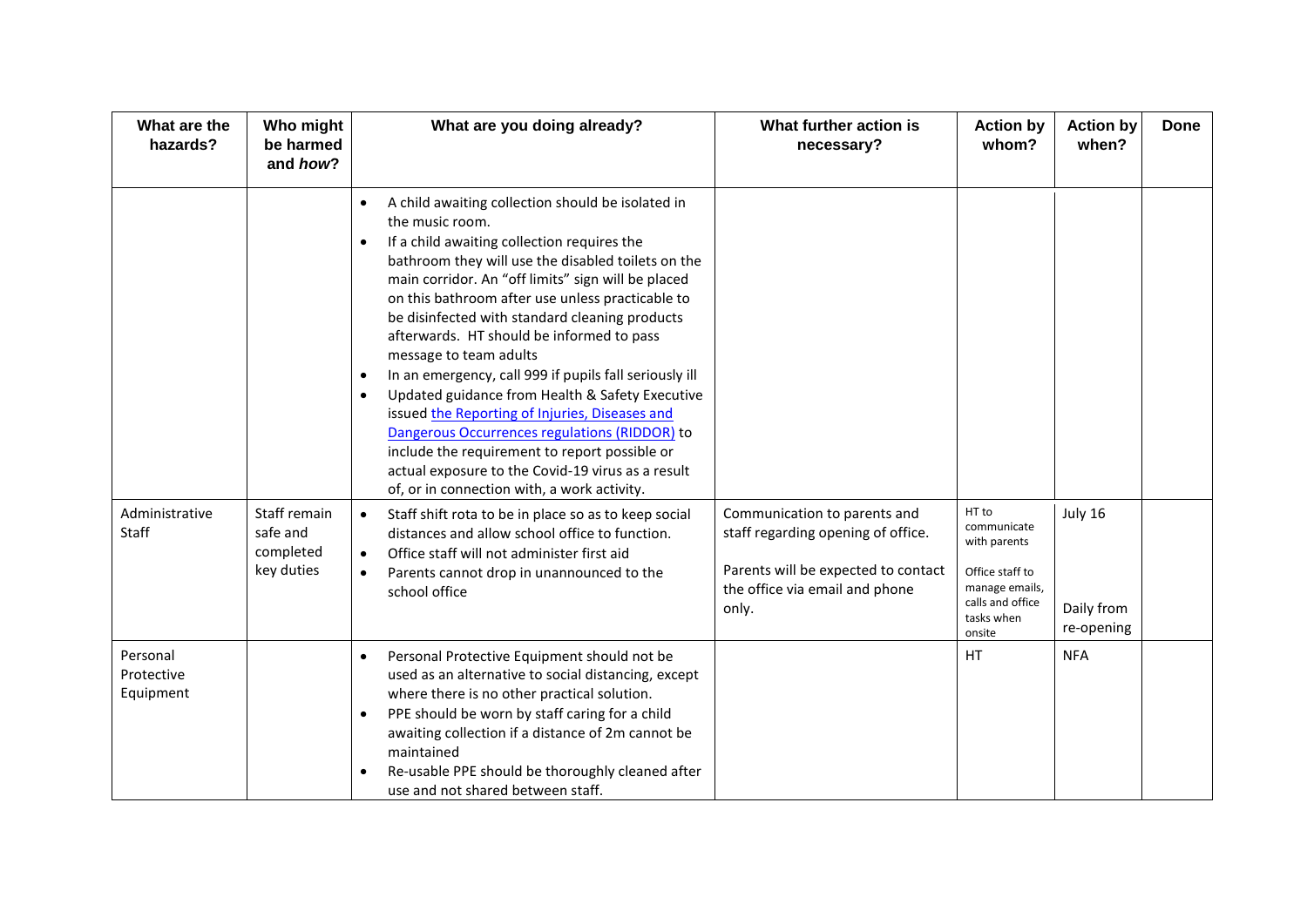| What are the<br>hazards?                     | Who might<br>be harmed<br>and how?                                                                              | What are you doing already?                                                                                                                                                                                                                                                                                                                                                                                                                                                                                  | What further action is<br>necessary?                                                                                                                                                                                                                                                                                                                                 | <b>Action by</b><br>whom?          | <b>Action by</b><br>when?                               | <b>Done</b> |
|----------------------------------------------|-----------------------------------------------------------------------------------------------------------------|--------------------------------------------------------------------------------------------------------------------------------------------------------------------------------------------------------------------------------------------------------------------------------------------------------------------------------------------------------------------------------------------------------------------------------------------------------------------------------------------------------------|----------------------------------------------------------------------------------------------------------------------------------------------------------------------------------------------------------------------------------------------------------------------------------------------------------------------------------------------------------------------|------------------------------------|---------------------------------------------------------|-------------|
| Behaviour                                    | Pupils and<br>staff adhere<br>to<br>expectations<br>set out in risk<br>assessment<br>to keep each<br>other safe | Staff/Pupil behaviour and cooperation key to<br>$\bullet$<br>implementing all of the controls.<br>School will carry out briefings to inform staff and<br>$\bullet$<br>pupils of the changes.<br>Pupils to be briefed on return and regularly by<br>$\bullet$<br>team adults to reiterate expectations<br>Encourage staff to cooperate with government<br>$\bullet$<br>plans for contact tracing.<br>Pupils deliberately breaching social distancing<br>$\bullet$<br>expectations will be dealt with severely | Expectations guidance shared with<br>staff and cascaded to pupils                                                                                                                                                                                                                                                                                                    | <b>SLT</b>                         | July 16<br>Communic<br>ation with<br>parents<br>July 17 |             |
| <b>School Staffroom</b>                      | Staff can take<br>breaks and<br>remain<br>distanced<br>from other<br>team adults                                | Arrangements made for use of two staffrooms.<br>$\bullet$<br>Normal staffroom for KS2, old Willow room for<br>KS1/EYFS teams.<br>Staggered lunch breaks ensure staffrooms will<br>not be overcrowded.                                                                                                                                                                                                                                                                                                        | Staff to bring own lunches and<br>cups (with sealed lids)                                                                                                                                                                                                                                                                                                            | HT briefing<br>Staff<br>compliance | Daily from<br>September<br>$\overline{2}$               |             |
| Additional measures until Christmas Holidays |                                                                                                                 |                                                                                                                                                                                                                                                                                                                                                                                                                                                                                                              |                                                                                                                                                                                                                                                                                                                                                                      |                                    |                                                         |             |
| Response Area (ERA)                          |                                                                                                                 | Transmission of Covid from Local authority due to being in an Enhanced                                                                                                                                                                                                                                                                                                                                                                                                                                       | All visitors to schools to wear<br>face coverings in school<br>buildings.<br>All non-essential events where<br>parents visit schools to be held<br>virtually.<br>The promotion and monitoring<br>of twice-weekly LFT testing for<br>staff and students in secondary<br>schools and staff in primary<br>schools. In exceptional cases,<br>we may encourage parents of | All staff                          | Until 17th<br>Decembe<br>r                              | ongoin<br>g |